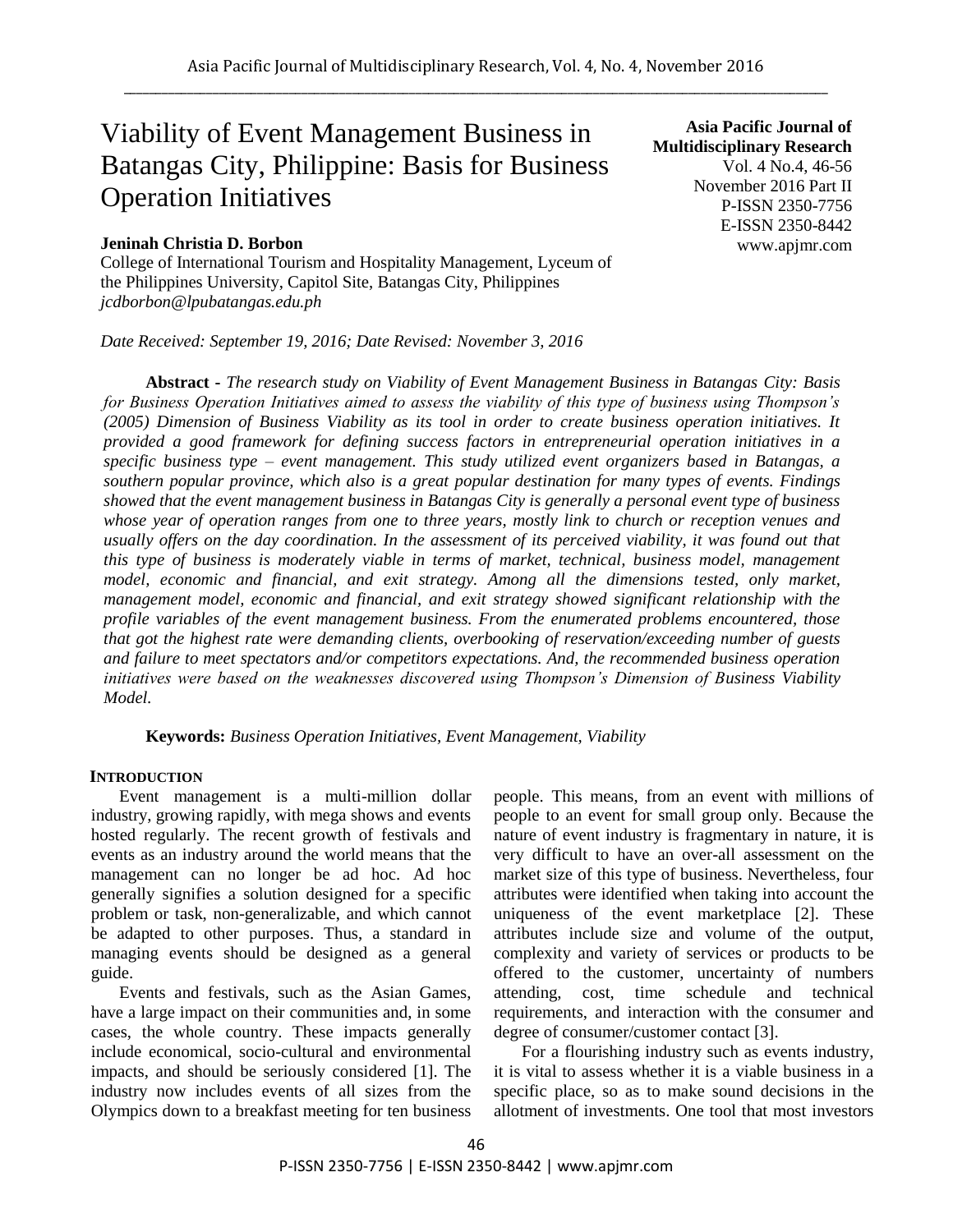rely upon is a business feasibility study which specifically discusses the various dimensions of business viability. The examination of viability is very vital for the future decisions of present and prospect entrepreneurs in the event industry.

In the Philippines, demand for special service in the hospitality industry urged many entrepreneurs to specialize on this aspect. They range from large companies to those small-scale entrepreneur who uses only their creativity, connections and time to make an event extra special for their clients.

Their skills in organizing, technical knowledge, personal relation, marketing, advertising, catering, logistics, decor, glamour identity, human relations, study of law and licenses, risk management, and budgeting are just some of the requirements for these companies and entrepreneurs to be successful in this industry [4]. The rapid growth of event industry has been evident in the Philippines particularly those companies targeting the market of special and corporate events.

Batangas is known to be one of the most famous tourist destinations near Metro Manila. Batanguenos are also known for celebrating every little event. Such a mindset makes it a good venue for events, thus a potential market for event organizers. For the past years, catering businesses have bloomed rapidly in this province and more locals are already patronizing the service of caterers managing the preparations of their events. Past researches predicted the growth of this business and concluded its positive prospects; however, catering business is simply a branch of a greater industry, which is the special event industry.

Currently, there are already few entrepreneurs who are venturing to event management business in Batangas. Some of them are owners of famous catering businesses, while some are independent small-scale entrepreneurs. Most of them work in teams, contributing their special skills in planning, marketing, and implementing events. The demands for a more unique, themed celebration make event organizers more preferred by Batanguenos. However, it has been observed that this industry has not yet deeply penetrated Batangas City in particular. Many people are not yet aware of event organization as a profession and a sound business idea. There is also a dearth of research on event management that gives information on the present status and viability of this particular business.

This study aimed to determine the viability of event management business in Batangas City to serve as the basis for business operation initiatives. The researcher deemed it important to find out whether this new industry has the capacity to survive and progress in the same growing city of Batangas in the years to come. Using Thompson's [5] Dimension of Business Viability as the instrument, this research investigated the core dimension of market viability, technical viability, business model viability, management model viability, economic and financial viability, and exit strategy viability. By examining these aspects and considering the common problems encountered by existing firms, it can be determined whether a business, particularly event management business, can survive and continue growing.

The output of this research is the possible business operation initiatives that can be suggested to present and future entrepreneurs venturing on this kind of business. Findings of this study could help present event organizers in improving their business. In addition, it will also aid future entrepreneurs who may want to engage in this particular business, which may later on contribute to the development of the economy, particularly in Batangas City. In the view of the Graduate School, this study could serve as a springboard for the future researchers who are inclined to analyzing the viability of their chosen business because they could use the same tool which was Thompson's Dimension of Business Viability.

# **OBJECTIVES OF THE STUDY**

The present study determined the perceived viability of event management business using Thompson's Model as to Market, Technical, Business Model, Management Model, Economic, Financial Model, and Exit Strategy. It also identified possible relationship of the business profile variables in terms of type of event business, year of operation, business linkages, and type of coordination to the perceived viability. In the operation of the business, problems were also discussed in order to propose programs for further improvement. Business operation initiatives based on the assessment of perceived viability were also designed to enhance the sustainability of event management business in Batangas City.

## **MATERIALS AND METHODS**

The study used the descriptive design utilizing a survey questionnaire for the event management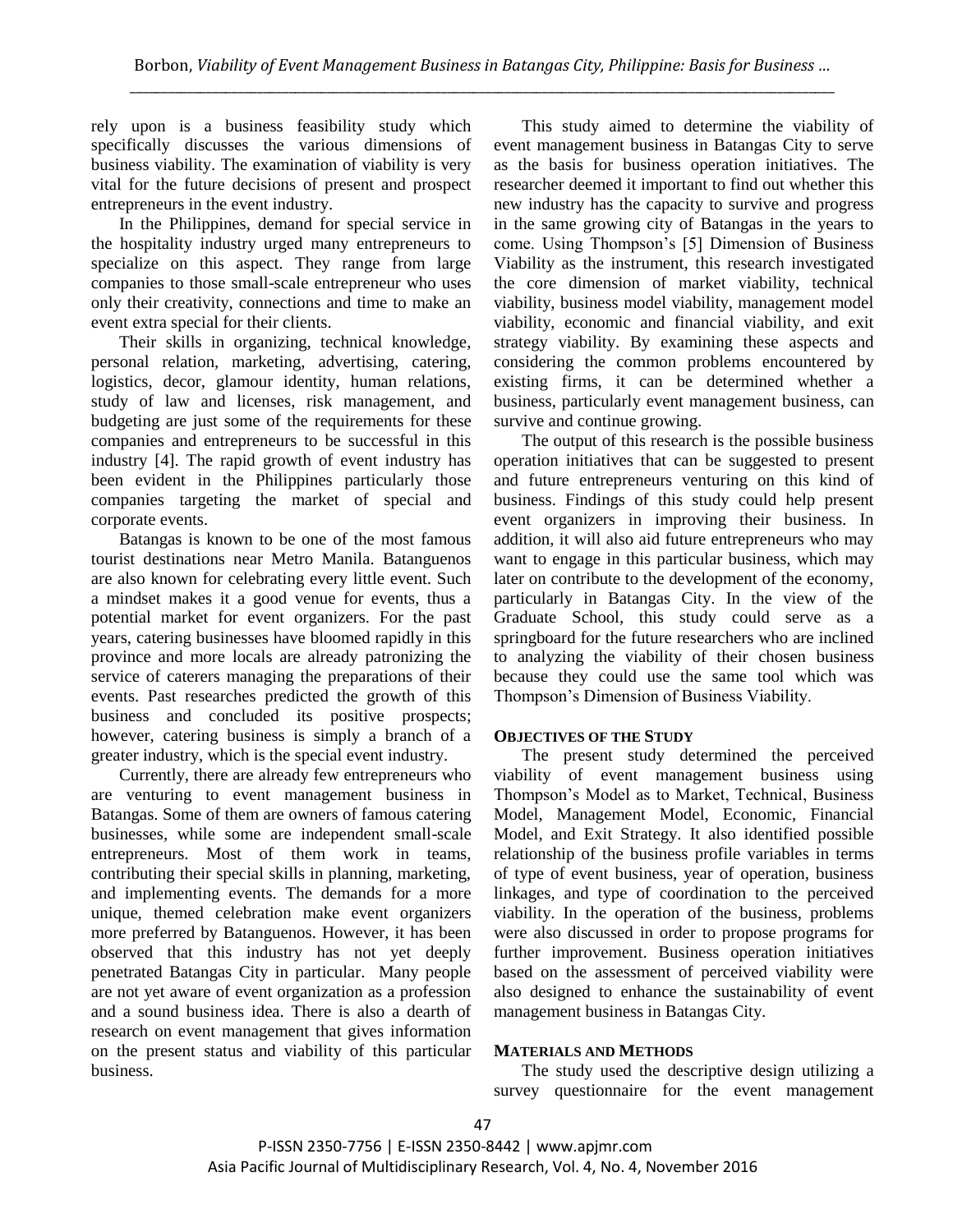business. This study aimed to provide a description of relationships among the following variables: demographic profile and the perceived viability of events management business in Batangas City. This research design was chosen because it can provide essential knowledge about the concepts being used in this study as well as its relationship with each other.

This method was deemed appropriate to the present study since this involved assessment of prevailing conditions.

The questionnaire was answered by the team leader and team members of the ten identified DTI registered event organizers in Batangas City. Each team composed of not less than three members, thus the researcher is targeting 30 members of the event management business for this study.

The following steps were undertaken in gathering the data to answer the questions in the study. An initial informal interview with the present event organizers was conducted by the researcher to gain reliable and related information that was used in constructing the questionnaire. In order to obtain the necessary data, the researcher used a constructed survey questionnaire. Modifications were incorporated through the help of experts in the field. A letter of request to conduct the study, together with the three-part questionnaires was sent to the different event management businesses in Batangas City.

To measure the concepts relevant in the study, the researcher sought questionnaire from on-line source and modified the versions of instruments used by other studies and collated these to have an instrument appropriate for the study. The instrument was a modified version of on-line source particularly Thompson's [5] Dimension of Business Viability and also the profile variables included in Celis' [6] dissertation. These will be used to gather data needed for the study on the viability of events management business in Batangas City.

Part I covered the detail on the profile of the existing events management business in Batangas City which included queries on the type of event business, year of operation, business linkages and type of coordination.

Part II conveyed items included in Thompson's [5] Dimension of Business Viability such as market, technical, business model, management model, economic and financial model, and exit strategy.

Part III enumerated the common problems encountered by the event management business in

Batangas City, as formulated through informal interview and from literature review pertaining to problems of event management business.

The draft of the questionnaire was submitted for both external and internal validation. To fully determine the items' clarity, relevance and appropriateness, the researcher set the questionnaire for external validation by experts in research and event management. The researcher personally distributed the questionnaire and retrieval was done two weeks after the distribution of the questionnaire.

The following statistical measures were applied to analyze the data: Frequency and percentage distribution was used to determine the profile of the event management business in Batangas City. Weighted Mean and Ranking was used to know the perceived viability of the respondents in terms of the given dimensions. Pearson Correlation Test was used to determine the relationship between the perceived viability of the event business and its profile variables. Weighted Mean and ranking were used to determine the most common problems being encountered by event management business in Batangas City. To interpret the data, the following Likert scale was used: 3.50 – 4.00: Always (A); 2.50 – 3.49: Often (O); 1.50- 2.49: Seldom; 1.00-1.49

## **RESULTS AND DISCUSSION**

Table 1 shows the distribution of the business profile. In terms of type of the event, majority are personal event which include weddings, birthdays and anniversaries since it obtained the highest frequency of 22 out of the 30 respondents. As to duration of year that the business has been existing, 43.30 percent fell on the year range of 1 to 3, while 4 to 6 years got 26.70 percent and the least is more than 9 years. As to business linkages, church and reception venue obtained the highest frequency of 90%, while ISO Certification Agencies revealed no linkage at all. In terms of the type of coordination, there are almost an equal number of all the three types used by majority of the event business. However, on-the-day coordination got the highest frequency of 24 and full event coordination got the least frequency which is 20.

Therefore, generally, new in the business and event management business in Batangas City is relatively conducted through personal gatherings. This type of business is commonly linked to church and reception venue and coordination is through either on-the-day coordination or partial coordination.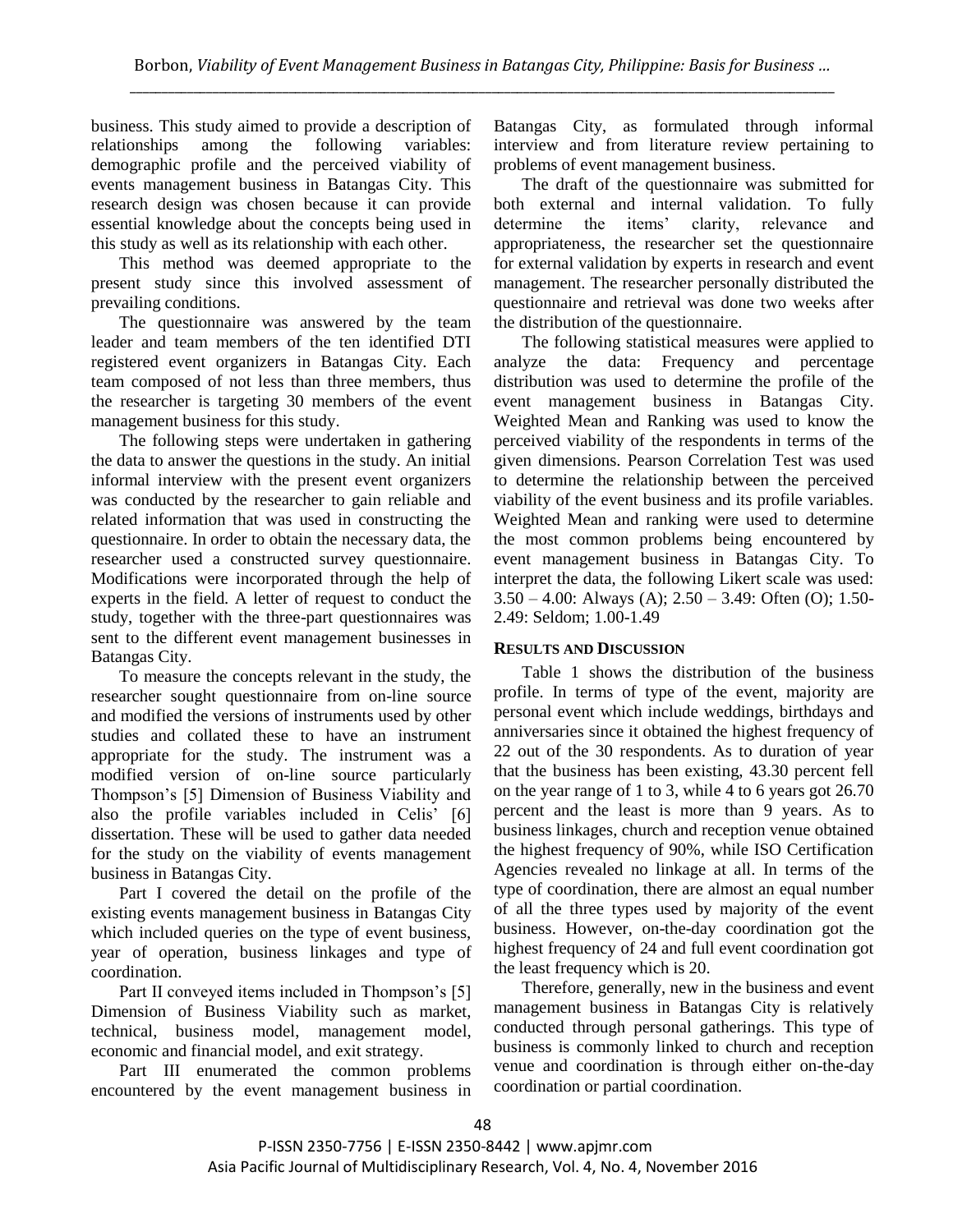According to Shone and Perry [2], personal events as weddings, birthdays and anniversaries are considered by many as special milestone of their lives which they will never forget, thus they want it to be perfect and memorable. Therefore, unique and creative ideas need to be formulated for such goal. Contradictory to Goldblatt's [1] claim that event management is a multi-million dollar industry, growing rapidly, with mega shows and events hosted regularly, it is not yet true in the city of Batangas at this point in time. The event management industry has not yet fully penetrated this specific area, though some had starting to discover it as one of the profitable business in the future.

**Table 1. Distribution of the Profile of the Event Management Business (N = 30)**

| IVI anagement Dusiness $(Y = 30)$                             |                |               |
|---------------------------------------------------------------|----------------|---------------|
| <b>Profile of the Business</b>                                | f              | $\frac{0}{0}$ |
| <b>Types of Event</b>                                         |                |               |
| Leisure (for the purpose of leisure, sport and<br>recreation) | 3              | 10.00         |
| Cultural (ceremonial, sacred, heritage, art and               |                |               |
| folklore)                                                     | 1              | 3.30          |
| Personal (weddings, birthdays, anniversaries)                 | 22             | 73.30         |
| Organizational (commercial, political,                        | 4              | 13.30         |
| charitable, corporate and sales)                              |                |               |
| <b>Duration of Year</b>                                       |                |               |
| Less than 1 year                                              | 5              | 16.70         |
| 1-3 years                                                     | 13             | 43.30         |
| 4-6 years                                                     | 8              | 26.70         |
| 7-9 years                                                     |                |               |
| more than 9 years                                             | 4              | 13.30         |
| *Business Linkages                                            |                |               |
| Party needs services (balloons, clowns,                       | 26             | 86.70         |
| chocolate fountain, etc.)                                     |                |               |
| <b>Catering Services</b>                                      | 25             | 83.30         |
| <b>Travel Agencies</b>                                        | 9              | 30.00         |
| Flower arrangements                                           | 15             | 50.00         |
| Video and Photo Coverage                                      | 19             | 63.30         |
| <b>Tailoring Services</b>                                     | 12             | 40.00         |
| <b>Reception Venues</b>                                       | 27             | 90.00         |
| Church                                                        | 27             | 90.00         |
| Sound System                                                  | 16             | 53.30         |
| Entertainment                                                 | 6              | 20.00         |
| Hotels and motels                                             | 7              | 23.30         |
| Restaurants                                                   | 12             | 40.00         |
| Alliance of Event Mgmt Businesses                             | $\overline{4}$ | 13.30         |
| Department of Trade and Industries                            | 15             | 50.00         |
| ISO Certification Agencies                                    |                |               |
| <i>*Type of Coordination</i>                                  |                |               |
| <b>Full Event Coordination</b>                                | 20             | 66.70         |
| <b>Partial Coordination</b>                                   | 23             | 76.70         |
| On the day Coordination                                       | 24             | 80.00         |

| Table 2. Viability of the Event Management Business |
|-----------------------------------------------------|
| on the Dimensions of Market $(N = 30)$              |

| <b>Market Viability</b>                    | WM   | VI       | Rank |
|--------------------------------------------|------|----------|------|
| 1. The size of the potential and target    | 3.03 | $\Omega$ | 8    |
| market is huge.                            |      |          |      |
| 2. The target market of this particular    |      |          |      |
| business is highly sustainable and will    | 3.47 | $\Omega$ | 2.5  |
| continue to grow in time.                  |      |          |      |
| 3. There are very few competitors          |      |          |      |
| offering the same services that your       | 3.43 | $\Omega$ | 4.5  |
| business is offering.                      |      |          |      |
| 4. The products offered by your            |      |          |      |
| business is different from the products    | 3.47 | O        | 2.5  |
| offered by the competitors.                |      |          |      |
| 5. The products are packaged in a way      |      |          |      |
| that could be attractive to prospect       | 3.33 | $\Omega$ | 7    |
| clients.                                   |      |          |      |
| 6. There is an efficient system of         |      |          |      |
| distribution of your products to your      | 2.90 | $\Omega$ | 9    |
| market.                                    |      |          |      |
| 7. We see to it that our business is       |      |          |      |
| featured in magazines or newspaper for     | 2.03 | S        | 10   |
| its goods and services.                    |      |          |      |
| 8. Our location is accessible to different | 3.53 | A        | 1    |
| types of transportation.                   |      |          |      |
| 9. We assure our customers of their        | 3.40 | $\Omega$ | 6    |
| security while under our care.             |      |          |      |
| 10. There are certain products or          |      |          |      |
| features that can be found in our          | 3.43 | O        | 4.5  |
| services.                                  |      |          |      |
| <b>Composite Mean</b>                      | 3.20 | O        |      |

Table 2 presents the over-all assessment of the respondents on the viability of the event management business in terms of market which resulted with a composite mean of 3.20. Among the items enumerated, location is accessible to different types of transportation which got the highest weighted mean of 3.53 and verbally interpreted as always.

Choosing the right location for your business can be a major factor in its success or failure. A good location may allow a struggling business to survive, but a weak location could mean trouble for even a very well-run business.

This was confirmed by Campbell [7] when he said that although it was not always thought of, where to locate a business is a defining feature which managers have to make. It can have an impact on many different departments of a business and, therefore, on the profitability and chances of success for the whole firm. Newly formed businesses will have to consider where to set up their first premises. This is often close

*\*Multiple Response*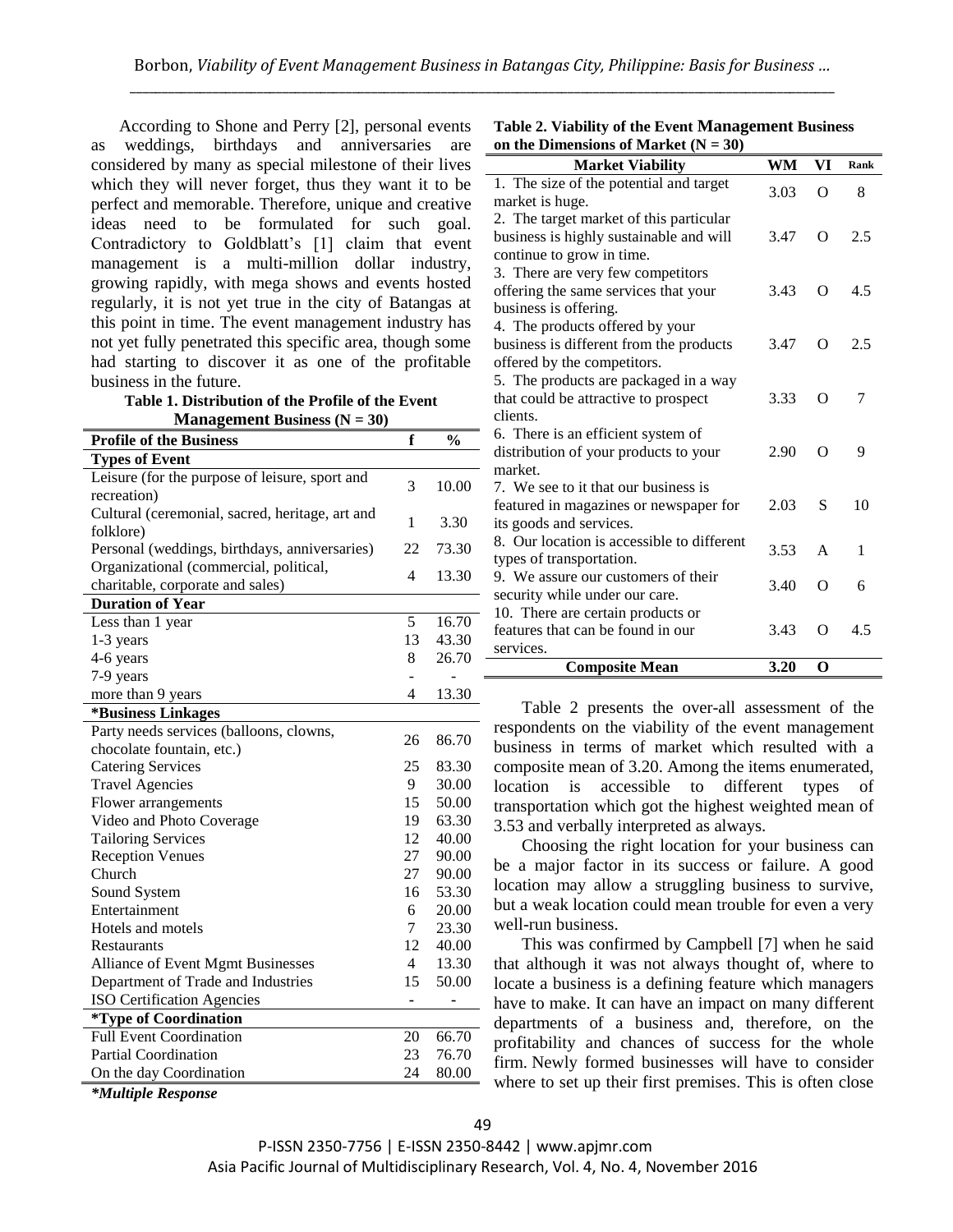to the owner's area of residence because the owner knows the area very well.

| Business on the Dimensions of Technical $(N = 30)$                                  |      |              |                |  |
|-------------------------------------------------------------------------------------|------|--------------|----------------|--|
| <b>Technical Viability</b>                                                          | WM   | VI           | Rank           |  |
| 1. The business has the capacity to<br>supply the demand of the total market.       | 3.00 | O            | 9.5            |  |
| 2. There are available resources in your<br>area.                                   | 3.67 | A            | 3              |  |
| 3. The company has high level of labour<br>and professional expertise.              | 3.07 | O            | 7.5            |  |
| 4. Service is our business.                                                         | 3.83 | $\mathsf{A}$ | 1              |  |
| 5. Goods and services that our place is<br>known for are available in our business. | 3.07 | O            | 7.5            |  |
| 6. Our business is known for quality<br>services.                                   | 3.60 | A            | 3              |  |
| 7. Our services and goods can speak<br>well of our business.                        | 3.70 | $\mathsf{A}$ | $\mathfrak{D}$ |  |
| 8. There are minimum supply chain<br>implications.                                  | 3.17 | $\Omega$     | 6              |  |
| 9. There are available technologies that<br>can make our tasks more convenient.     | 3.20 | O            | 5              |  |
| 10. The process of providing our service<br>is not complicated.                     | 3.00 | O            | 9.5            |  |
| <b>Composite Mean</b>                                                               | 3.33 | O            |                |  |

**Table 3. Viability of the Event Management**

Table 3 is the over-all assessment of the respondents on the viability of the event management business in terms of technical was 3.33 and interpreted viable. Among the items enumerated, service is the business got the highest weighted mean of 3.83, followed by our services and goods can speak well of our business and our business is known for quality services which obtained weighted mean values of 3.70 and 3.60 respectively, both rated highly viable. The least among the technical viability were the business has the capacity to supply the demand of the total market and the process of providing service is not complicated which both got the 3.00 and interpreted viable.

The event management business views the total market as a market too big to handle. Perhaps there are instances when they could no longer accommodate some client due to full-packed week schedule.

In table 4, the over-all assessment of the respondents on the viability of the event management business in terms of business model was 3.44 and interpreted as viable.

Among the items enumerated, the company has a clear knowledge of what the customer wants and needs and got the highest weighted mean of 4.00 and verbally interpreted Always. It was followed by your business model has the ability to create wealth and your business model is constructed in a way that it will minimize costs which both obtained weighted mean value of 3.77, rated always.

| Table 4. Viability of the Event Management            |  |
|-------------------------------------------------------|--|
| Business on Dimensions of Business Model ( $N = 30$ ) |  |

| Dustriess on Dimensions of Dustriess brought $(11 - 30)$ |      |              |      |
|----------------------------------------------------------|------|--------------|------|
| <b>Business Model Viability</b>                          | WM   | VI           | Rank |
| 1. Your business has a unique                            |      |              |      |
| purpose, offerings, strategies,                          |      |              |      |
| infrastructure, organizational                           | 3.53 | $\mathsf{A}$ | 6    |
| structures, trading practices, and                       |      |              |      |
| operational processes and policies.                      |      |              |      |
| 2. Your business model is unique from                    | 3.63 | $\mathsf{A}$ | 4.5  |
| your competitors.                                        |      |              |      |
| 3. The company has a clear                               |      |              |      |
| knowledge of what the customer wants                     | 4.00 | A            | 1    |
| and needs.                                               |      |              |      |
| 4. You can consider your business                        | 3.33 | O            | 7    |
| model as your competitive advantage.                     |      |              |      |
| 5. The competitors cannot easily                         |      |              |      |
| duplicate the business model that your                   | 3.63 | A            | 4.5  |
| company possesses.                                       |      |              |      |
| 6. Your business model has the ability                   |      |              |      |
| to create value through priority                         | 3.03 | O            | 8    |
| knowledge and process.                                   |      |              |      |
| 7. Your business model has the ability                   | 3.77 | A            | 2.5  |
| to create wealth.                                        |      |              |      |
| 8. Your business model has the ability                   |      |              |      |
| to duplicate and delegate as in the                      | 2.70 | O            | 10   |
| documentation of tacit and explicit                      |      |              |      |
| knowledge.                                               |      |              |      |
| 9. Your business model is constructed                    | 3.77 | $\mathsf{A}$ | 2.5  |
| in a way that it will minimize costs.                    |      |              |      |
| 10. The company views designing                          |      |              |      |
| business model as an important part of                   | 2.97 | O            | 9    |
| business strategy.                                       |      |              |      |
| <b>Composite Mean</b>                                    | 3.44 | $\Omega$     |      |

The least among the business model viability was your business model has the ability to duplicate and delegate as in the documentation of tacit and explicit knowledge with 2.70 and interpreted often.

According to Fenell [9], successful business models involve researching the industry you're in and knowing how to approach customers. Information to include within industry research includes traditional business models and expenses. In regards to approaching customers, a successful business model attracts high quality customers while maintaining high levels of customer satisfaction. Since the service given by event management business in personalized, having a clear knowledge of what the customer wants and needs is one of its advantages. This will definitely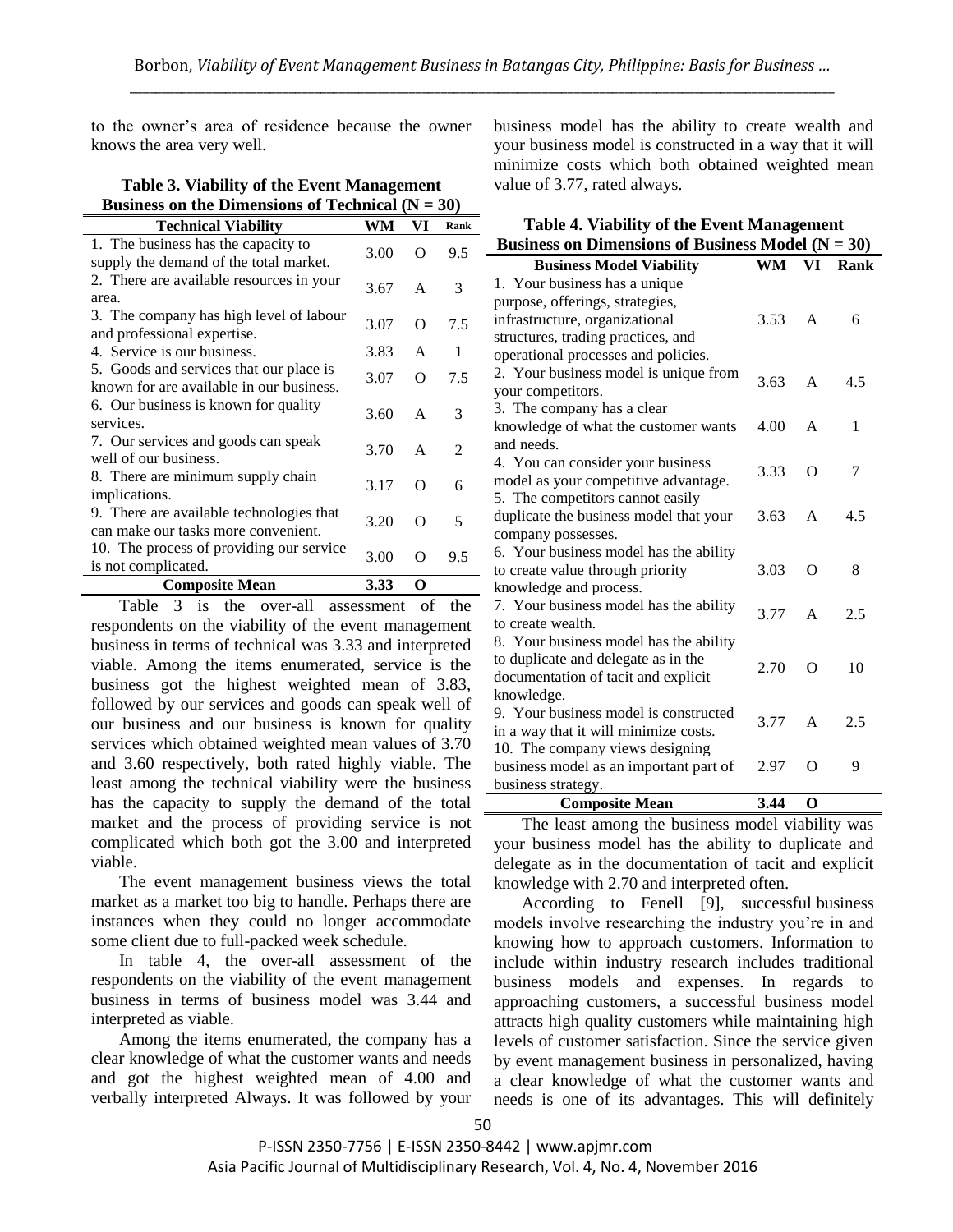increase the customer satisfaction and this is mostly because event management business has an effective business model.

This is supported by Kandampully [10] when he defined service quality as the extent to which a service meets the expectations of customers. This can only be done if the business either meets or exceeds the expectation of the customers. And in a business offering event as their primary product, it is very important that the event team knows exactly what the customer is looking for in the event they are organizing.

| Dusiness on Dimensions of Management Mouch                                   |      |          |      |
|------------------------------------------------------------------------------|------|----------|------|
| <b>Management Model Viability</b>                                            | WM   | VI       | Rank |
| 1. There is a high need for the<br>application of knowledge and skills.      | 3.70 | A        | 3    |
| 2. Employees are given sufficient<br>trainings.                              | 3.20 | $\Omega$ | 7    |
| 3. The company has a systematic way<br>of managing and recruiting employees. | 2.97 | $\Omega$ | 10   |
| 4. Intellectual property is efficiently<br>managed.                          | 3.77 | A        | 1.5  |
| 5. The company is able to manage<br>potential risks.                         | 3.53 | A        | 5    |
| 6. There is a capability to delegate<br>tasks to staff.                      | 3.77 | A        | 1.5  |
| 7. The company has a suitable<br>organizational structure.                   | 3.00 | $\Omega$ | 9    |
| 8. There is the presence of suitable<br>management and quality protocols.    | 3.63 | A        | 4    |
| 9. Business process is highly<br>measurable.                                 | 3.03 | O        | 8    |
| 10. The company has an effective<br>management model.                        | 3.37 | ∩        | 6    |
| <b>Composite Mean</b>                                                        | 3.40 | O        |      |
|                                                                              |      |          |      |

**Table 5. Viability of the Event Management Business on Dimensions of Management Model**

As seen from table 5, the over-all assessment of the respondents on the viability of the event management business in terms of management model was 3.40 and interpreted often. Among the items enumerated, intellectual property is efficiently managed and there is a capability to delegate tasks to staff both got the highest weighted mean of 3.77 and verbally interpreted Always. It was followed by there is a high need for the application of knowledge and skills and there is the presence of suitable management and quality protocols which obtained weighted mean values of 3.70 and 3.63 respectively, both rated always.

The least among the management model viability was that the company has a systematic way of managing and recruiting employees with 2.97 and interpreted often.

According to one of the respondents, it is normally the structure of the event management business in Batangas City that they do not need too many human resources. Usually, they ask for help from on-call employees, but they do not employ regular employees doing regular tasks. It works that way because acquiring more employees may lead to greater loss on the part of the business. Nevertheless, the respondent claimed that employee training and regular exposure to events are indeed necessary. Therefore, it can recommended that the employees or the member of the events management team may be trained in all the management aspects and be exposed to events regularly to learn from their experience.

**Table 6. Viability of the Event Management Business on Dimensions of Economic and Financial** 

| <b>Economic and Financial Viability</b>   | WM   | VI           | Rank |
|-------------------------------------------|------|--------------|------|
| 1. The business needs minimum start-      | 3.57 | A            | 4    |
| up costs.                                 |      |              |      |
| 2. The company has sufficient             | 3.10 | Ω            | 9    |
| working capital.                          |      |              |      |
| 3. The business needs very minimal        | 3.47 | O            | 7    |
| operating costs.                          |      |              |      |
| 4. There is a low raw material cost.      | 3.50 | A            | 5.5  |
| 5. The business has a quick return of     | 3.67 | A            | 3    |
| investment.                               |      |              |      |
| 6. This type of business is highly        | 3.77 | $\mathsf{A}$ | 1.5  |
| profitable.                               |      |              |      |
| 7. The business needs a minimum           | 3.13 | O            | 8    |
| level of sales in order to make a profit. |      |              |      |
| 8. The market is highly sustainable       |      |              |      |
| that it the company can project high      | 2.87 | O            | 10   |
| revenue.                                  |      |              |      |
| 9. The business has high ability to       | 3.50 | $\mathsf{A}$ | 5.5  |
| generate economic value.                  |      |              |      |
| 10. This type of business is not          | 3.77 | A            | 1.5  |
| financially risky.                        |      |              |      |
| <b>Composite Mean</b>                     | 3.43 | O            |      |

Table 6 shows the over-all assessment of the respondents on the viability of the event management business in terms of economic and financial was 3.43 and interpreted viable.

Among the items enumerated, this type of business is highly profitable and this type of business is not financially risky both got the highest weighted mean of 3.77 and verbally interpreted highly viable. It was followed by the business has a quick return of investment and the business needs minimum start-up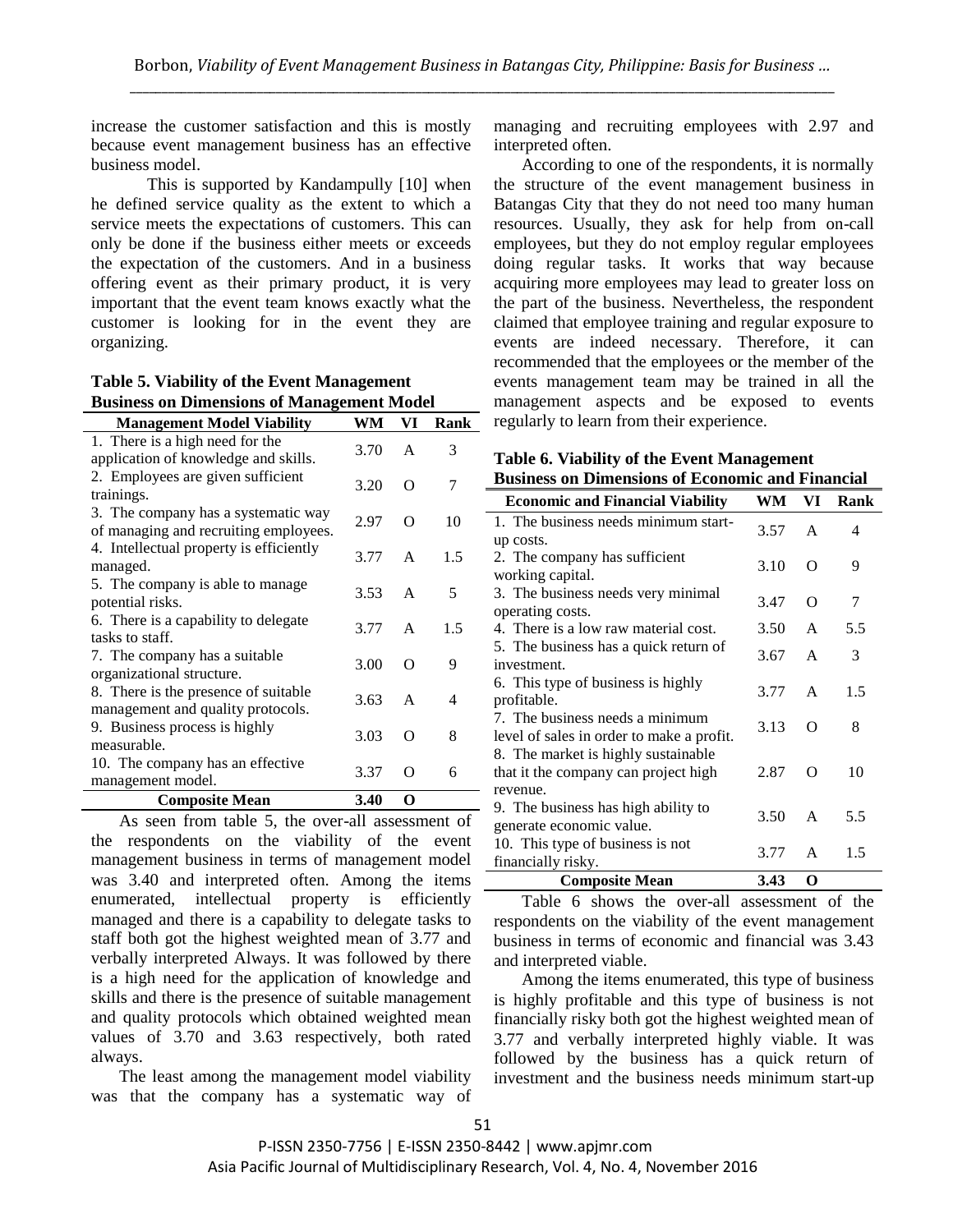costs which obtained weighted mean values of 3.67 and 3.57 respectively, both rated highly viable.

The least among the economic and financial viability is that the market is highly sustainable that the company can project high revenue with 2.87 and interpreted viable.

Findings show that event management business, since it is not financially risky and it has minimum initial cost required, has a very good economic and financial viability. In the long run, this type of business can produce large amount of profit. There is also a good sign of sustainability.

On the other hand, it was also found out that the revenue of this type of business in Batangas City is not sustainable. The frequency of client transaction is fluctuating depending on the demand and season. This is the weakness of this type of business since such irregularity will affect the constant flow of revenue for the business.

**Table 7. Viability of the Event Management Business on Dimensions of Exit Strategy (N = 30)**

| <b>Exit Strategy Viability</b>         | -ອທ<br>WM | VI | Rank |
|----------------------------------------|-----------|----|------|
| 1. The company has devised ways of     |           |    |      |
| recouping the capital they have        | 3.60      | A  | 3    |
| invested in case the business decline. |           |    |      |
| 2. Transition of ownership of the      | 3.73      | A  | 2    |
| company is easy.                       |           |    |      |
| 3. The business has the ability to     | 2.60      | O  | 9.5  |
| create wealth from its exit strategy.  |           |    |      |
| 4. The sale of equity to someone       | 3.77      | A  | 1    |
| else can be immediately conducted.     |           |    |      |
| 5. The company has already planned     |           |    |      |
| for an exit strategy even before the   | 2.60      | O  | 9.5  |
| start of the business.                 |           |    |      |
| 6. The company has the ability to      | 3.30      | O  | 4    |
| define its exit strategy.              |           |    |      |
| 7. The business has the ability to     |           |    |      |
| relate its exit strategy to industry   | 2.80      | O  | 7    |
| model.                                 |           |    |      |
| 8. The company has the ability to      |           |    |      |
| identify potential buyers and/or       | 3.10      | O  | 5    |
| strategies.                            |           |    |      |
| 9. The business has the ability to     | 2.73      | O  | 8    |
| create capital assets.                 |           |    |      |
| 10. The company has the ability to     |           |    |      |
| schedule exit strategy.                | 2.97      | O  | 6    |
| <b>Composite Mean</b>                  | 3.12      | O  |      |

As seen from the table 7, the over-all assessment of the respondents on the viability of the event management business in terms of exit strategy was 3.12 and interpreted viable. Among the items

enumerated, the sale of equity to someone else can be immediately conducted got the highest weighted mean of 3.77 and verbally interpreted highly viable.

It was followed by transition of ownership of the company is easy and the company has devised ways of recouping the capital they have invested in case the business decline which obtained weighted mean values of 3.73 and 3.60 respectively, both rated highly viable.

The least among the exit strategy viability were the business has the ability to create wealth from its exit strategy and the company has already planned for an exit strategy even before the start of the business with 2.60 and interpreted viable.

Planning how you exit your business is just as important as how you start it. The goal is to maximize the value of your company before converting it to cash, and to minimize the amount of time consumed. Getting out of business is a process. The length of time required to complete the process is directly related to the complexity of the business, and the circumstances underlying this decision to get out of business. It can range from one week for a home-based sole proprietorship to several years for a corporation forced into involuntary bankruptcy. Disputes and litigation add another dimension to the timeframe. [5]

The process for getting out of business successfully requires the same amount of planning as going into business. While the process should be easier, it is likely to be less enjoyable and more stressful. The best advice for business owners is to think about the future during the early stages of getting into business. Exert managerial influence to ensure that complications and problems which could affect dissolution, and net value, do not develop into roadblocks. When the time for getting out of business comes, engage the invaluable expertise you will need, and prepare a plan.

Based from table 8, the computed r-values of 0.424, 0.586, 0.396, 0.503, 0.421 and 0.494 indicates moderate positive correlation which implies that there is an association occurs on the tested variables. In addition, the resulted p-value (sig. value) of 0.019 under viability dimensions in terms of market, 0.030 under business model and 0.021 under exit strategy were less than 0.05 level of significance, thus the hypothesis of no significant relationship between the profile of the business and the viability of the event organizing business in terms of market, business model and exit strategy is rejected. This means that there is a significant relationship on the two variables treated. It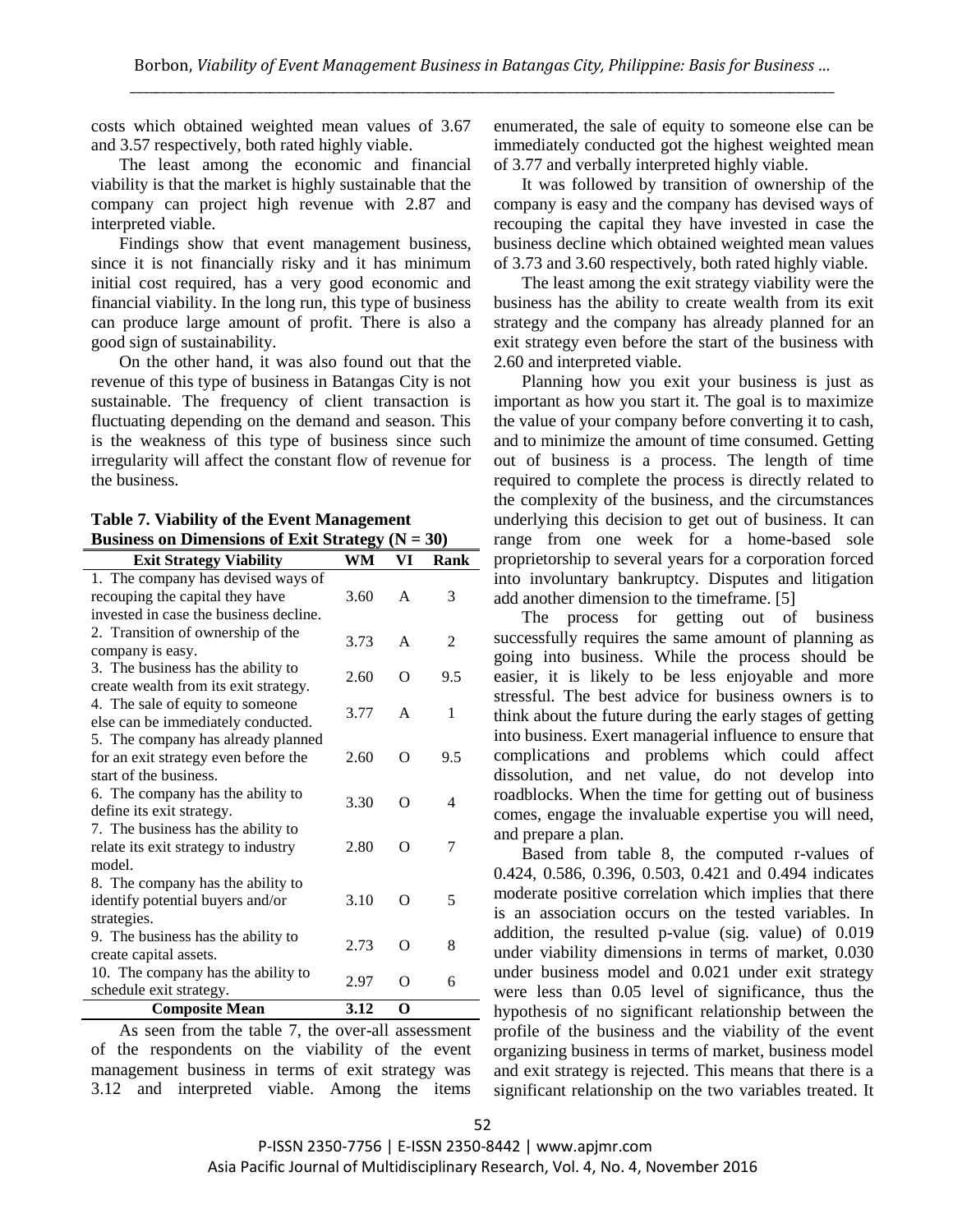also indicates that the viability of the business (market, business model and exit strategy) is affected by the business profile.

The alpha level under 0.01, the obtained p-value of economic and financial (0.001), (0.005) and market (0.007) were less than the criterion value, therefore indicates significant relationship on the business duration of year, business linkages and type of coordination.

Result shows that market viability is affected by the type of event and the type of coordination. Market Viability, according to Thompson [5], includes the components of market environment (e.g. size, sustainability, potential market, target market, potential value), competitors, similar products, pricing, packaging, distribution to markets, and promotion/advertising.

Type of event may be leisure, cultural, personal, or organization and it broadly depends on the demand of the business' target market. The market viability will highly depend on the available market in the area and their demand for specific type of event. Thus, it is expected that a relationship will occur between the two variables.

Types of coordination, on the other hand, may include full, partial or on-the-day coordination, and every client has their own preference. Potential market of event management business widely varies depending on the type of coordination that the market demands. The pricing also differs depending on the extent of service that the client requires. It is crucial to note that market viability is an analysis of the

marketplace characteristics that are vital to the acceptance and success of new product offerings. Probability of product acceptance is based on the factors such as market's potential for growth, early market adoption and likelihood of sustained industry growth. Therefore, having a clear knowledge on the type of service that the client needs increases the viability of the business in terms of market.

It can be observed that the economic and financial viability of a business is affected by the duration of year that the business has been operating and its business linkages while market viability is affected by the type of coordination that the business is offering.

Economic and financial viability, as limited by Thompson (2005), covered start-up costs, working capital, operating costs, raw material costs, overall return on investment, overall profitability, breakeven point, sustainability of market versus projected revenue, and ability to generate economic value.

Since the nature of event management business is primarily coordination, the need for less initial capital is aided by enough business linkages which will supply the resources needed for the event being organized. It then lowered the material costs and increased the overall profitability of the business.

The effect of duration of year to economic and financial viability shows that in a short period of time, there is already an overall return on investment for event management business. This type of business has just been flourishing for the past years but the owners are already claiming that they had already achieved their return on investment.

| <b>Profile of the Business</b> | Viability of the Event<br><b>Organizing Business</b> | <b>Market</b>            | <b>Technical</b> | <b>Business</b><br>Model | Management<br>Model | <b>Economic</b><br>and<br><b>Financial</b> | Exit<br><b>Strategy</b> |
|--------------------------------|------------------------------------------------------|--------------------------|------------------|--------------------------|---------------------|--------------------------------------------|-------------------------|
|                                | Pearson Correlation                                  | $.424(*)$                | .068             | .030                     | .342                | .072                                       | .193                    |
| Types of Event                 | $Sig. (2-tailed)$                                    | .019                     | .720             | .877                     | .064                | .704                                       | .307                    |
| Duration of Year               | Pearson Correlation                                  | .022                     | .127             | .179                     | .278                | $.586$ <sup>(**)</sup> )                   | .097                    |
|                                | $Sig. (2-tailed)$                                    | .907                     | .504             | .344                     | .137                | .001                                       | .611                    |
| <b>Business</b>                | Pearson Correlation                                  | .241                     | .107             | $.396(*)$                | .040                | $.503$ <sup>(**)</sup> )                   | $.421(*)$               |
| Linkages                       | $Sig. (2-tailed)$                                    | .200                     | .573             | .030                     | .835                | .005                                       | .021                    |
| Type of Coordination           | Pearson Correlation                                  | $.494$ <sup>(**)</sup> ) | .025             | .058                     | .323                | .055                                       | .293                    |
|                                | $Sig. (2-tailed)$                                    | .007                     | .896             | .764                     | .087                | .779                                       | .123                    |

# **Table 8**. **Relationship Between Profile of the Business and the Viability of the Event Management Business**

*\* Correlation is significant at the 0.05 level (2-tailed).*

*\*\* Correlation is significant at the 0.01 level (2-tailed).*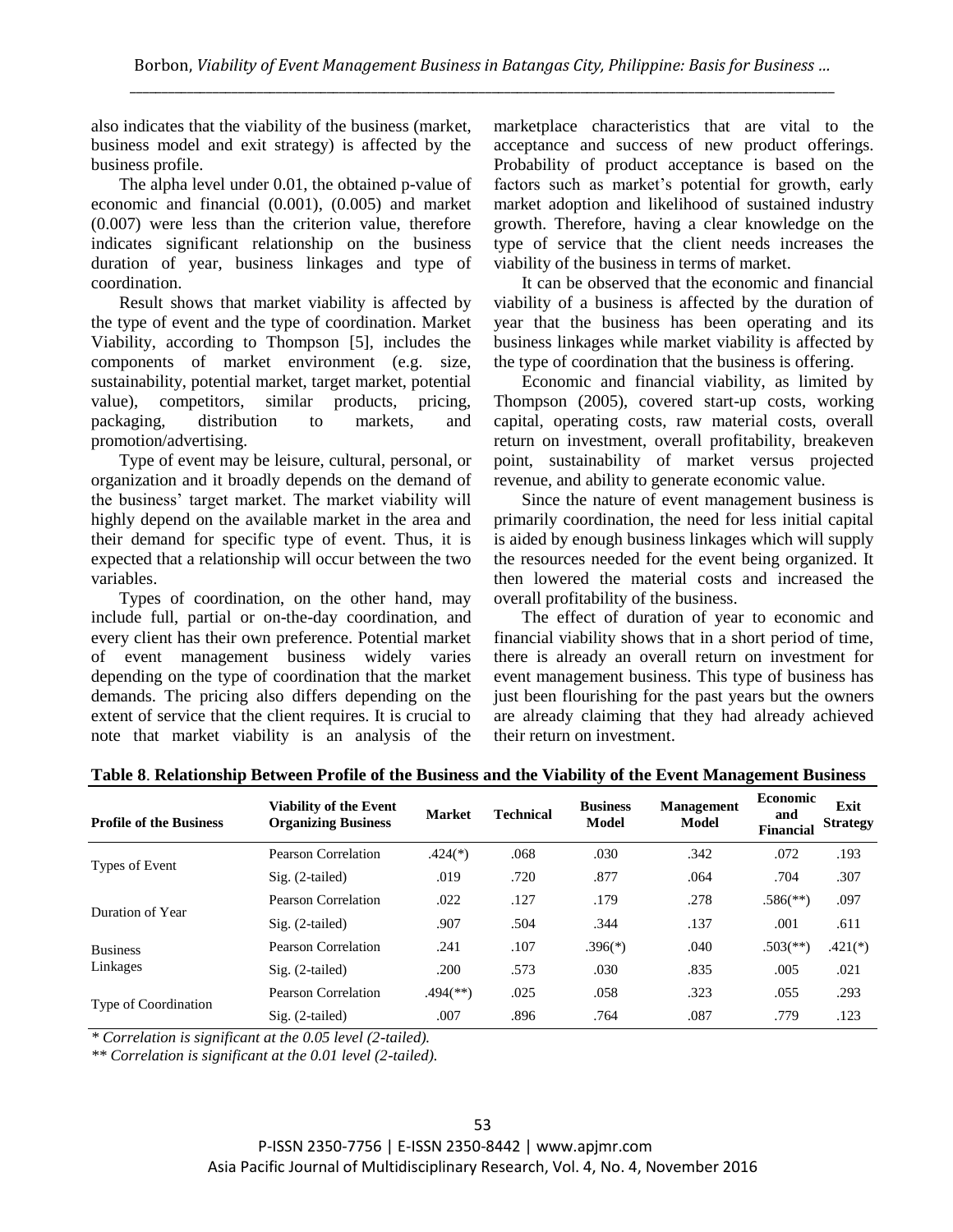Therefore, the economic and financial viability of event management business is affected primarily by the number of business linkages that they have and the length of year that they had existed.

Business model and exit strategy viability are both affected by business linkages. As defined by Thompson [5], business model viability entails uniqueness of model in terms of competitive advantage, ability of competitor to duplicate, ability to create value through priority knowledge and process, ability to create wealth, and ability to duplicate and delegate. Establishing relationship with various business linkages would definitely be one of the competitive advantage of event business in such a way that they can effectively manage the use of these resources to deliver better services.

The exit strategy is critical in that it explains how investors will "cash out" on an investment. Failure to explain the exit strategy puts companies at a competitive disadvantage [11]. Since event managers merely coordinate with business linkages and do not actually invest on material costs, it is easier for them to plan an exit strategy wherein they can conveniently withdraw from the business without much financial risks.

Table 9 presents the problems encountered by event management business, wherein demanding clients got the highest rank with a frequency of 3.50. It was followed by overbooking of reservation/exceeding number of guest and failure to meet spectators and/or competitor's expectations with a frequency of 3.47 and 3.23 respectively. The least frequency is 23.5 which were incurred by lack of risk management procedure and repetition of event program.

Since demanding clients ranked as the most common problem of event management business and was verbally interpreted as strongly agree, it is manifested that the team is facing customer relation and customer complaints handling challenges.

The clients pay for the services of an event management business in order to create a better event, thus it is expected that they would demand a lot from the team. However, the team should also define to the client the boundary of their payment's value.

Samar [12] suggests a way on how to deal with demanding clients using a 3 to 5 point standard policy. Depending on the problem that is faced with the client, the points should include stating that the pay being discussed is for the original assignment, clarifying that the further additions to the work after it has been

assigned may cost more, including a fee for rush jobs, and including a minimum day for turning in rush work. Tonge [13] added that not meeting the expectation of the client is a common concern in the event industry.

#### **Table 9. Problems Encountered by Event Management Business (N = 30)**

| гианаgенісні Dusiness (19         | JU J      |          |      |
|-----------------------------------|-----------|----------|------|
| <b>Problems Encountered</b>       | <b>WM</b> | VI       | Rank |
| 1. Security and safe problems     | 2.10      | Disagree | 20   |
| 2. Lack of risk management        |           |          |      |
| procedure                         | 2.00      | Disagree | 23.5 |
| 3. Weak and inadequate            |           |          |      |
| promotions                        | 2.17      | Disagree | 18.5 |
| 4. Minimal client transaction     | 3.07      | Agree    | 7.5  |
| 5. Unavailability of some         |           |          |      |
| members of the team               | 2.73      | Agree    | 11   |
| 6. Lack of resourcefulness of     |           |          |      |
| employees                         | 2.30      | Disagree | 16   |
| 7. Lack of training/knowledge in  |           |          |      |
| events creation                   | 2.93      | Agree    | 10   |
| 8. Overbooking of                 |           |          |      |
| reservation/Exceeding number of   | 3.47      | Agree    | 2    |
| guest                             |           |          |      |
| 9. Clashing of event dates        | 1.53      | Disagree | 25   |
| 10. Overly optimistic income      |           |          |      |
| projection                        | 2.43      | Disagree | 12   |
| 11. Failure to allow sufficient   |           |          |      |
| planning time                     | 2.17      | Disagree | 18.5 |
| 12. Inadequate planning           | 2.07      | Disagree | 21.5 |
| 13. Problems within the           |           |          |      |
| organization committee (i.e.      |           |          |      |
| power struggles, infighting, lack | 2.37      | Disagree | 14   |
| of necessary skills)              |           |          |      |
| 14. Inadequate market research    | 2.37      | Disagree | 14   |
| 15. Ad hoc approach to            |           |          |      |
| marketing (lack of marketing      | 3.07      | Agree    | 7.5  |
| plan)                             |           |          |      |
| 16. Restrictions due to           |           |          |      |
| government regulations            | 2.07      | Disagree | 21.5 |
| 17. Inadequate budget and/or      |           |          |      |
| poor financial management         | 2.37      | Disagree | 14   |
| 18. Failure to meet spectators    |           |          |      |
| and/or competitor expectations    | 3.23      | Agree    | 3    |
| 19. Changing weather              |           |          |      |
| conditions                        | 3.07      | Agree    | 7.5  |
| 20. Demanding clients             |           | Strongly |      |
|                                   | 3.50      | Agree    | 1    |
| 21. Guests who are not            |           |          |      |
| cooperative                       | 3.17      | Agree    | 4.5  |
| 22. Idea generation               | 3.17      | Agree    | 4.5  |
| 23. Market penetration            | 3.07      | Agree    | 7.5  |
| 24. Lack of business linkages     | 2.20      | Disagree | 17   |
| 25. Repetition of event program   | 2.00      | Disagree | 23.5 |
| <b>Composite Mean</b>             | 2.58      | Agree    |      |

From the analysis of the problems encountered, it can be recommended that the staff of event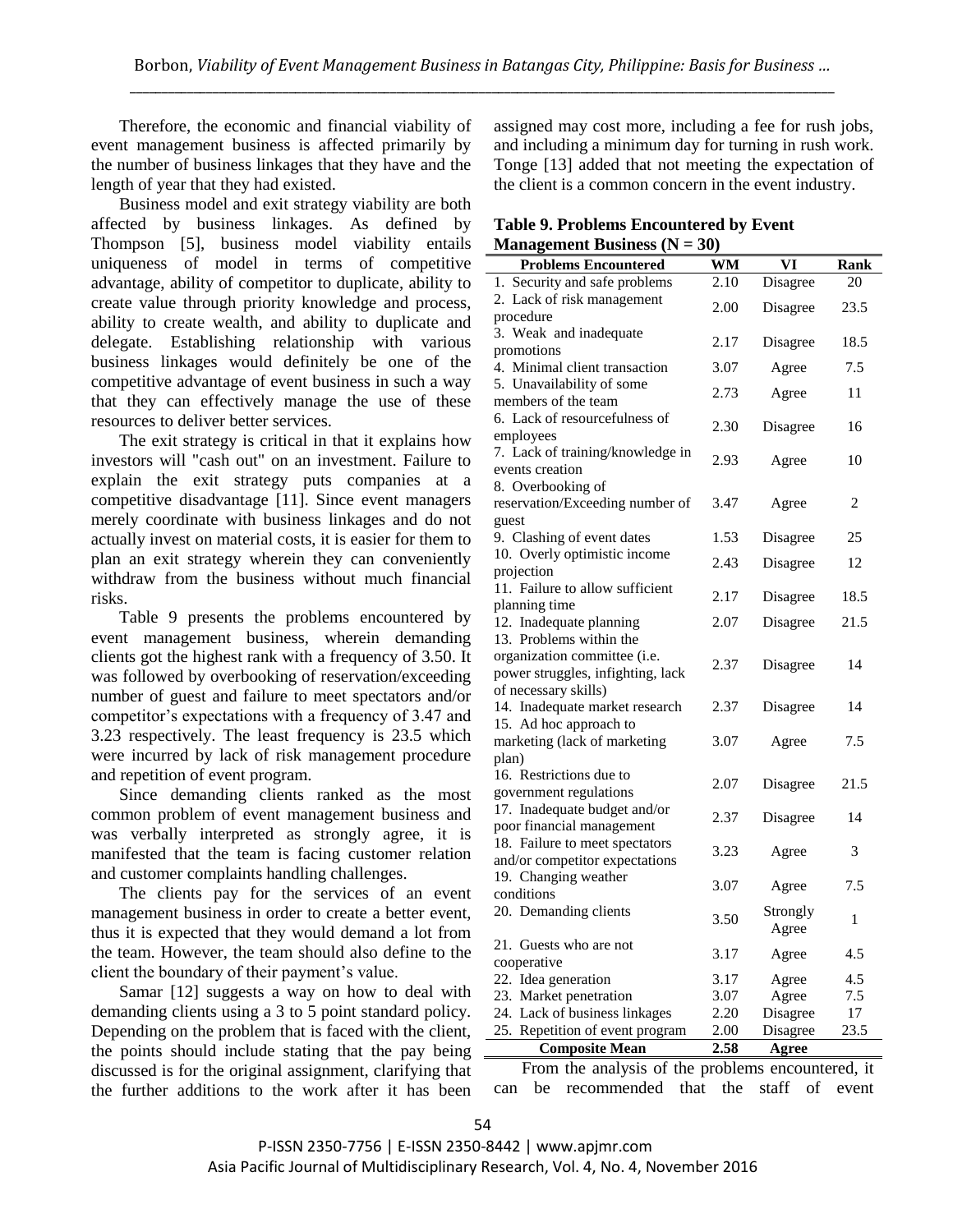management business in Batangas City may undergo seminar on customer relations and handling customer complaints. They may also formulate a standard policy that may limit the demands that the customer may claim. This will ensure that the business will provide exact service equivalent to the amount the client paid.

Table 10 shows the recommended business operation initiatives that were drawn from the assessment of viability according to Thompson's Dimension of Business Viability. The weaknesses identified during the assessment were given emphasis.

Business operation initiatives, as defined by Celis [6], refer to the plans or programs of a business with regards to the operation of the business. In this study, this refers to the propose action or scheme for event management business on how to sustain its business operation and make it more viable in all dimensions. Thus, the researcher drafted the following initiatives that the existing and future event managers could take into consideration in operating their business.

| <b>Business Operation Initiatives</b>                                                                             | <b>Objectives</b>                                                                                                                                                          | <b>Strategies</b>                                                                                                                                               | <b>Person Involved</b>                                                              |
|-------------------------------------------------------------------------------------------------------------------|----------------------------------------------------------------------------------------------------------------------------------------------------------------------------|-----------------------------------------------------------------------------------------------------------------------------------------------------------------|-------------------------------------------------------------------------------------|
| . MARKET. Augmentation of<br>more marketing practices such<br>as the use of magazine and<br>newspaper             | To efficiently promote not only the event<br>management businesses but moreso, the<br>event management industry as a whole                                                 | Coordinate with media such<br>as printing press companies                                                                                                       | Marketing staff<br>Media                                                            |
| 2. TECHNICAL. Form an<br>alliance of event management<br>business in Batangas City                                | To strengthen the event management<br>industry<br>To have other event management business<br>where a client could be endorsed in case it<br>cannot be supplied by business | Coordinate with the existing<br>event management business<br>in Batangas City<br>Formulate by-laws that<br>should be followed by the<br>members of the alliance | Event management<br>business owners                                                 |
| 3. BUSINESS MODEL.<br>Conduct seminar on current<br>trends on event management                                    | To update the event management business<br>in Batangas City regarding the advancement<br>of technology which can be applied in the<br>industry                             | Invite an experienced<br>speaker to talk about the<br>current trends on event<br>management                                                                     | Expert speaker<br>Event management<br>owner                                         |
| <b>4. MANAGEMENT MODEL.</b><br>Conduct employee training and<br>event exposure                                    | To elevate the level of efficiency of<br>employees                                                                                                                         | Conduct employee training<br>Regular exposure of<br>employees to events                                                                                         | Employees<br>Trainer                                                                |
| <b>5. ECONOMIC AND</b><br><b>FINANCIAL.</b> Institutionalize<br>the event management industry<br>in Batangas City | To formally promote the existence of event<br>management industry in Batangas City<br>To ensure that more clients will avail of the<br>services offered                    | Intensively advertise the<br>event management industry<br>Conduct a trade fair for<br>event management business<br>in Batangas City                             | Event management<br>business<br>Batangas residents                                  |
| 6. EXIT STRATEGY.<br>Orientation to newly venturing<br>entrepreneurs regarding exit<br>strategy                   | To orient the newly venturing entrepreneurs<br>on the importance of exit strategy and how<br>to create one                                                                 | Conduct seminar on exit<br>strategy to prospective event<br>manager                                                                                             | Event management<br>expert<br>Business planning<br>expert<br>Prospect event manager |

**Table 10. Business Operation Initiatives for Event Management Business**

## **CONCLUSION AND RECOMMENDATION**

The event management business in Batangas City is generally a personal event type of business whose year of operation ranges from one to three years, mostly link to church or reception venues and usually offers on the day coordination. In the assessment of its perceived viability, it was found out that this type of business is moderately viable in terms of market, technical, business model, management model, economic and financial, and exit strategy. Among all the dimensions tested, only market, business model, economic and financial, and exit strategy showed significant relationship with the profile variables of the event management business. From the enumerated problems encountered, those that got the highest rate were demanding clients, overbooking of reservation/exceeding number of guests and failure to meet spectators and/or competitors expectations. The recommended business operation initiatives were based on the weaknesses discovered using Thompson's Dimension of Business Viability Model.

The identified event management business in Batangas City could increase its business linkages and try to offer other types of event such as corporate events for businesses. The future researchers may conduct another study on viability on other industries or businesses using Thompson's Dimension of